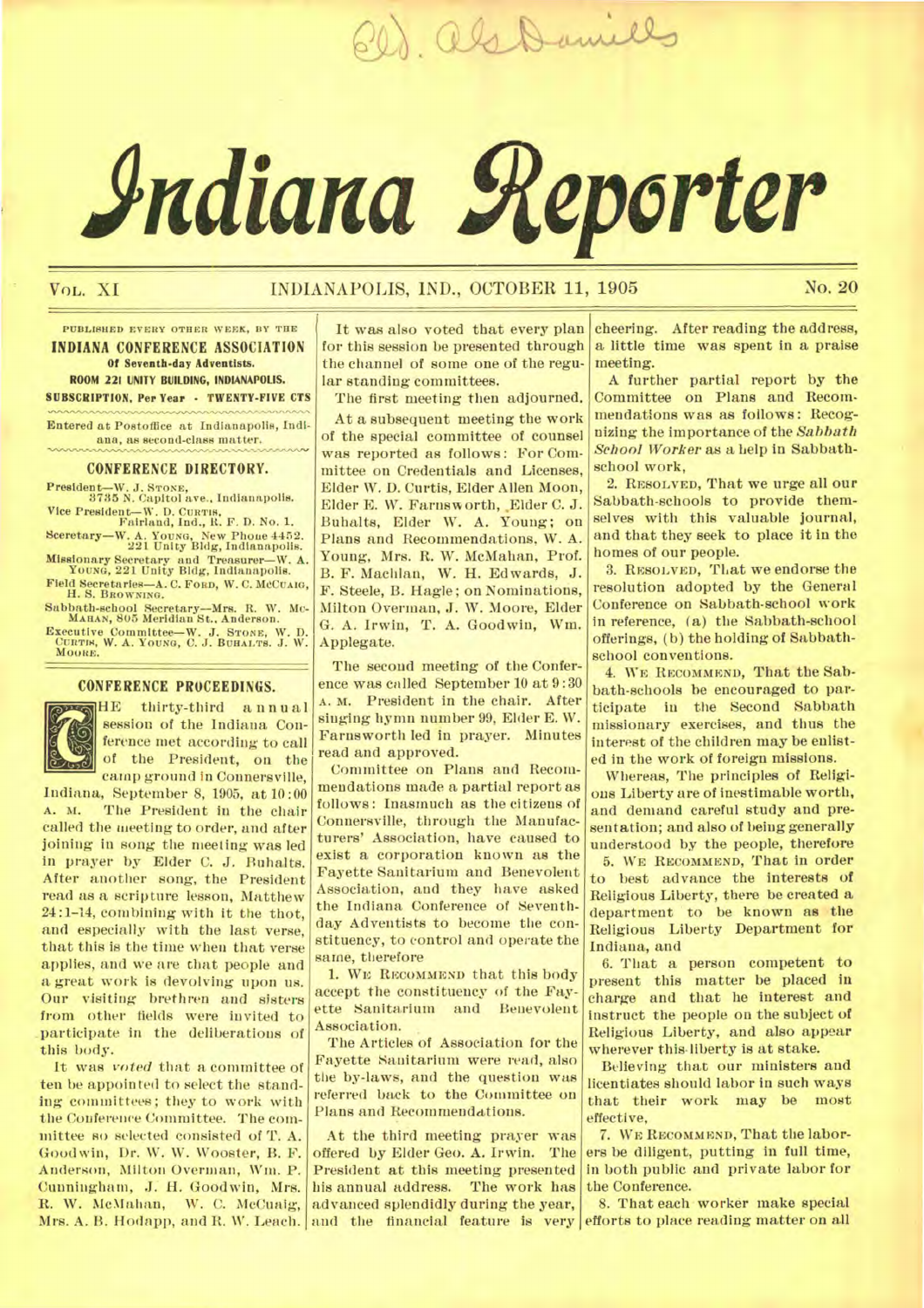**points of truth in the hands of the people.** 

**Numbers 2 to 6 were read and discussed, and being voted upon, were adopted. The meeting adjourned without further considering numbers 7 and 8.** 

**(To be continued.)** 

# **PRESIDENT'S ANNUAL ADDRESS.**

**[Continued from last issue.] FINANCES OF THE CONFERENCE.** 

**IT is very gratifying to those in charge of the work to be able to report to you that there has been a steady decrease in our indebtedness. When I took up the work in this State two years ago this Conference was owing, in round numbers, \$33,- 000. I think I have never stated publicly, the real financial condition of this Conference when I connected with it. I have feared that it would be a discouragement to the brethren and sisters; but this debt has been greatly reduced, and I have felt that at this meeting It might be best for our brethren and sisters to understand the exact condition of our Conference, financially. I will give you the different sums making up this large indebtedness, which we found upon connecting with the work here :** 

**Mortgage on Central Are. Property \$5,000 Debt on the Beech wood Academy\_\_ 7,000 Owing on Object Lessons to -** 

| <b>Emmanuel Missionary College</b> | 5,000            |
|------------------------------------|------------------|
|                                    | 4.000            |
| Owing to our Publishing Houses     | 3,000            |
|                                    | 2,000            |
| Personal Accounts Payable          | 2,000            |
| General Conference Debt            | 4,500            |
|                                    | 500 <sup>1</sup> |
|                                    |                  |

| Our present liabilities are as follows :- |         |
|-------------------------------------------|---------|
| Owing on Object Lessons                   | \$3,650 |
| Beechwood M. Training Academy             | 5,000   |
|                                           | 850     |
|                                           | 2,500   |
| Personal Accounts Payable                 | 300     |
| General Conference Debt                   | 4,500   |
|                                           |         |

**Subtracting this \$16,300 from \$33, 000, our present indebtedness would**  If we should subtract **the General Conference indebtedness from the total amount of indebtedness September 1, 1903, it would leave our indebtedness at that time \$28,- 500. Subtracting this same General Conference indebtedness, of which we have never paid anything, from our present liabilities, would leave our indebtedness \$12,200. In as much as cannot properly be said to be a debt Would it not be much better in every medical work, and the educational** 

**of the Indiana Conference, and must be simply a donation if ever paid, we feel that it really ought not to be counted in with our present indebtedness. We trust that some plan will be adopted to liquidate much of this present indebtedness during the coming year.** 

**From the foregoing it is apparent that quite a degree of success has attended the efforts put forth in this Conference during the past two years to reduce our indebtedness. We** *give* **God all the glory. The Lord has given us instruction to govern the different lines of our work, and when heeded, and our lives are consecrated to his service, we may go forward expecting the blessing that he has promised.** 

## **THE FUTURE OF OUR WORK.**

**The future of our work in this state will depend largely upon the principles adopted and plans laid at this conference. Shall the policy adopted during the past two years be continued? I trust your committee on plans and recommendations will consider very carefully the matter of our present indebtedness upon the school, and other legitimate Conference indebtedness, and bring in some practical recommendation that will be successful in liquidating these debts. I trust this will not be in the way of calling for more pledges. I am tired of soliciting and collecting pledges. I believe there is a better**  way, and I hope we are at the end of **pledging in this Conference, but that we will begin anew by giving. Our people have done nobly in paying their pledges during the past year.**  Fully one-half of the pledges on our **list one year ago have been settled in full; others in part; and I trust that during this conference the remainder of these pledges will be paid.** 

**this debt of the General Conference to our workers and societies? One year ago the cash policy was again confirmed, although it has not been carried out as closely as it should.** When we adopt a cash When we adopt a cash **policy, 1 believe that our workers should adhere strictly to it and set the right example. Why should not each laborer who draws his pay in full each month from the Conference, settle whatever bill the Conference may have against him for books, tracts, periodicals, etc., monthly ? Why should our Conference pay interest on \$2,000 a year to extend a credit** 

**way to settle at least once a month ? I trust that the committee on plans will bring in some recommendation touching this question.** 

# **OBJECT LESSONS.**

**The matter of disposing of the Object Lessons now on hand, and the general canvassing work should also receive careful consideration. What plan shall be adopted to dispose of every Object Lesson on hand within the next six months? How shall we encourage a large corps of faithful Christian canvassers to enter this field this fail? Another matter that we should consider is whether we will renew our support to, and co-operation with, the General Conference by still placing at its disposal one-half our laborers and one-half our tithe. Although this recommendation was passed last year, the General Conference has not taken a laborer or drawn a dollar of our tithe; but they are now asking for one of our best workers for Africa, and that we pay his traveling expenses and that of his wife, and place them in that field in the near future. I trust that this Conference will feel free to do this, especially as they have asked for so little during the past year. The reason the General Conference has not asked us for laborers, has not been because they have not needed them, but we had not the class of laborers they needed. The General Conference cannot take a man with a large family and pay his transportation to distant lands.**  It is too expensive, and many times **it is harder for the older laborers to get hold of the work in these new fields. The change of climate is not always conducive to health, and a large expense must be incurred. Young men without families can much better enter and pioneer these new fields,—and here let me suggest to the committee on licenses and credentials that in the selection of laborers you should know that persons are sound on all points of faith, riding no hobby ; that they are consecrated ; that they have a missionary spirit that reaches to the ends of the earth ; that they are persons whom the General Conference can use; that their time and God-given talents are all to be fully employed in the work of tile Master. These are vital points.** 

**The religious liberty work, the**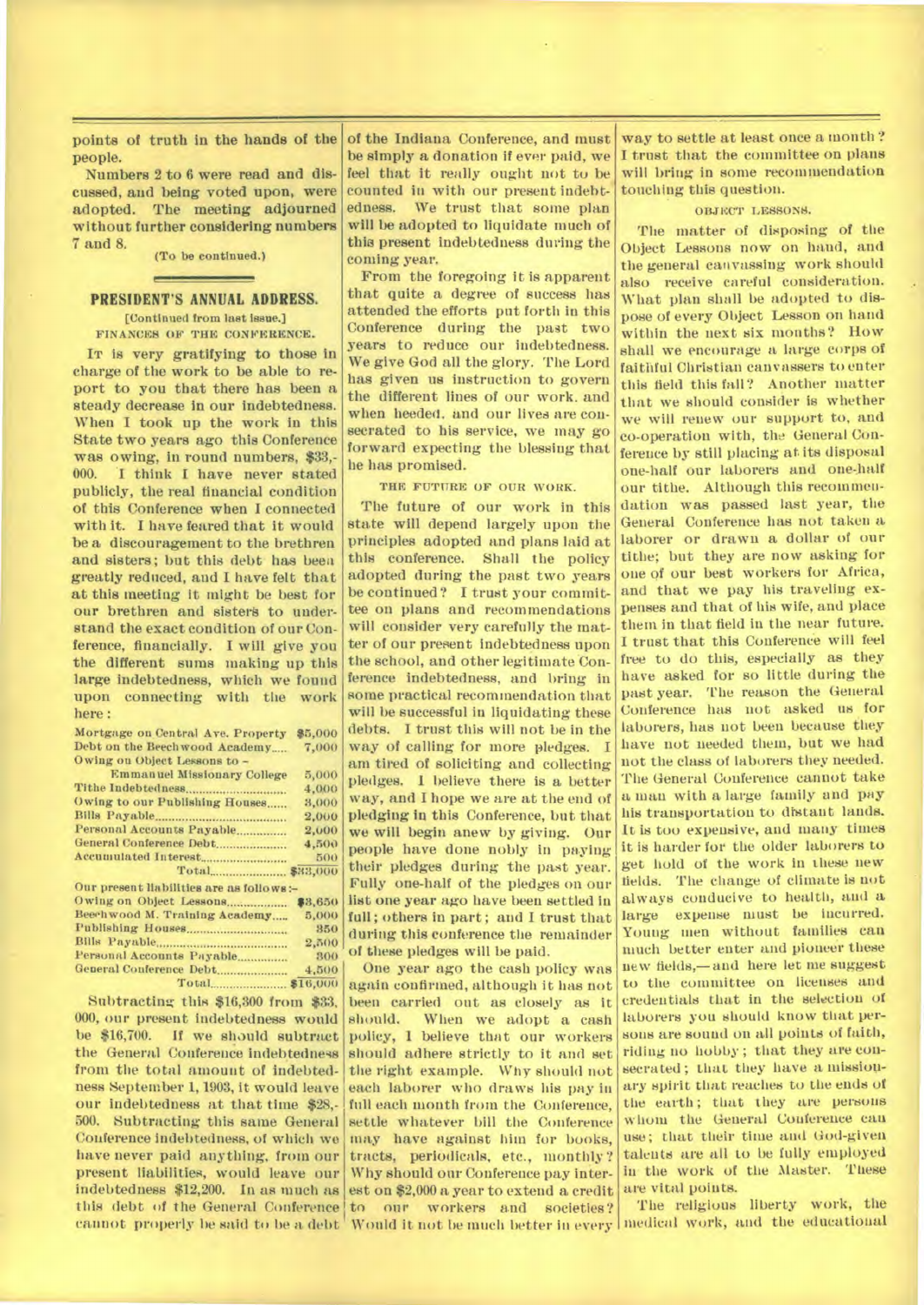and Sabbath-school work, will all demand a share of our attention ; and we trust that departments representing these lines of work, not heretofore recognized, will be created at this conference, and competent persons selected to look after each line of work.

I would also suggest the advisability of this Conference considering the matter of separating the business proceedings of the Conference from our camp-meetings, holding the conference proper at some other season of the year and devoting the entire time of the camp-meeting to the spiritual interests of our work, missionary efforts, best methods of work, etc.; thus making our campmeetings a real uplifting, spiritually, to all who attend. The time might be shortened a little and two or three camp-meetings be held in different parts of the state. The Lord has given us some instruction along this line that I think would be worth our time to consider. I would also suggest to the committee on nominations that it take into consideration the matter of our having represented on our Conference Committee, the dif- . ferent departments of our work, and placing upon the committee men that are thinking and planning for these different lines of work, even though we may have to increase our committee to seven members, and thus have your committee represent not so much the field, but the differ. ent departments of work to be carried forward in the Conference.

# OUR PERIODICALS.

I feel that it would not be right to pass by the matter of the circulation of our periodicals, without a word. Our church paper, the *Review and Herald,* should be in the home of every Seventh-day Adventist; and I trust that a person will be selected here to look after that line of work during the camp-meeting and see that all of our brethren and sisters are supplied with the *Review* in their homes. Then the REPORTER should be in the home of every family of Seventh-day Adventists in the Conference. *Life and Health,* the *Signs of the Times,* and the *Watchman*  should have their place in our general work, and we shall endeavor to have persons appointed to secure subscriptions for these periodicals.

Sister Burgess has a plan that she

the work in India, which we trust can be presented at an early stage of our meeting.

Our conference at Martinsville closed with a triumphant social meeting about 11 o'clock on Sunday night. Many testified that it was the best meeting they had ever attended. We are glad to note that this meeting began where that one ended, and shall we not so relate ourselves to God that there may be a continual growth, so that this meeting shall eclipse all previous meetings and bring showers of the latter rain ? W. J. STONE.

# **FIRST MISSIONARY CONVENTION.**

ALL who take the *Review* have noticed the postponement of the first missionary convention from October 7, to October 14. This change was made because of the collection to be taken last Sabbath for the colored work in the South. The second convention will be held November 18.

We believe the best way to prepare for these conventions is to take the first three steps as outlined in the campaign program, which are as follows:

1. By every Sabbath-keeping family in the Conference subscribing for the *Review.* 

2. The circulation of at least one pound of the "Signs of the Times Leaflets" by every Seventh-day Adventist.

3. Entering upon a campaign in behalf of our periodicals by the<br>whole denomination. Have you whole denomination. taken, or are you preparing to take these steps? If not, will you not do so at once? You will enjoy the conventions much better if you will do this. W. J. S.

### *Dear Brother Editor :*

wishes to introduce here to assist in please send the names as soon as SOMETIMES our canvassers find people who are interested enough to read our literature; but not able to buy a book. And if the canvasser supplied all such, it would tax one quite heavily. It's the names of such people as first mentioned, our Young People's Society would like. We will furnish them with reading matter and correspond with them. We must hunt for souls of men. If any of our workers know of any such, and will comply with our wish,

convenient to my address.

The worker who has had some conversation with a person, or taken in the situation, can tell whether the *Signs* would be best for them, or perhaps *Bible T. School, Life and Health,*  or tracts. A few words of explanation along with the names sent us would be appreciated.

In doing for others I believe we will "work out our own salvation."

Yours in the work,

MRS. ALMA KNAPP. Wolf Lake, Indiana.

## **TITHES FOR SEPTEMBER.** 1905.

|                                                                                                                                                                                                                                    | $\begin{array}{c} 8\,10 \\ 8\,60 \end{array}$         |
|------------------------------------------------------------------------------------------------------------------------------------------------------------------------------------------------------------------------------------|-------------------------------------------------------|
|                                                                                                                                                                                                                                    |                                                       |
|                                                                                                                                                                                                                                    |                                                       |
|                                                                                                                                                                                                                                    |                                                       |
|                                                                                                                                                                                                                                    |                                                       |
|                                                                                                                                                                                                                                    |                                                       |
|                                                                                                                                                                                                                                    | 117 25                                                |
|                                                                                                                                                                                                                                    |                                                       |
|                                                                                                                                                                                                                                    | $\begin{array}{c}\n24\ 02\n\end{array}$               |
|                                                                                                                                                                                                                                    |                                                       |
|                                                                                                                                                                                                                                    |                                                       |
|                                                                                                                                                                                                                                    |                                                       |
|                                                                                                                                                                                                                                    | $\overline{74}$ 30                                    |
|                                                                                                                                                                                                                                    |                                                       |
|                                                                                                                                                                                                                                    |                                                       |
|                                                                                                                                                                                                                                    |                                                       |
|                                                                                                                                                                                                                                    | $4^{26}$                                              |
|                                                                                                                                                                                                                                    | 50                                                    |
|                                                                                                                                                                                                                                    | $\frac{6}{11}$                                        |
|                                                                                                                                                                                                                                    | 07                                                    |
|                                                                                                                                                                                                                                    |                                                       |
|                                                                                                                                                                                                                                    | Ï<br>88                                               |
|                                                                                                                                                                                                                                    | 25<br>00                                              |
|                                                                                                                                                                                                                                    | 65                                                    |
|                                                                                                                                                                                                                                    | $^{74}_{47}$<br>5                                     |
|                                                                                                                                                                                                                                    |                                                       |
|                                                                                                                                                                                                                                    |                                                       |
|                                                                                                                                                                                                                                    | $\dddot{6}$<br>$\overline{46}$                        |
|                                                                                                                                                                                                                                    | 56<br>95                                              |
|                                                                                                                                                                                                                                    | 88                                                    |
|                                                                                                                                                                                                                                    | $\frac{19}{12}$<br>29                                 |
|                                                                                                                                                                                                                                    | $\overline{2}$<br>50                                  |
|                                                                                                                                                                                                                                    |                                                       |
|                                                                                                                                                                                                                                    | $\begin{array}{r} 128 \\ 58 \\ 110 \end{array}$<br>96 |
|                                                                                                                                                                                                                                    | 08                                                    |
|                                                                                                                                                                                                                                    | 90                                                    |
|                                                                                                                                                                                                                                    |                                                       |
|                                                                                                                                                                                                                                    | 10<br>00                                              |
|                                                                                                                                                                                                                                    |                                                       |
|                                                                                                                                                                                                                                    | $\frac{42}{13}$<br>80                                 |
|                                                                                                                                                                                                                                    | 05                                                    |
|                                                                                                                                                                                                                                    |                                                       |
|                                                                                                                                                                                                                                    | $\overline{41}$<br>9                                  |
|                                                                                                                                                                                                                                    | 91<br>6                                               |
|                                                                                                                                                                                                                                    |                                                       |
|                                                                                                                                                                                                                                    | 00<br>$\frac{12}{3}$                                  |
|                                                                                                                                                                                                                                    | $_{00}$                                               |
|                                                                                                                                                                                                                                    |                                                       |
|                                                                                                                                                                                                                                    | 50<br>40                                              |
|                                                                                                                                                                                                                                    |                                                       |
|                                                                                                                                                                                                                                    | Ť<br>78                                               |
|                                                                                                                                                                                                                                    |                                                       |
|                                                                                                                                                                                                                                    | 20<br>25                                              |
|                                                                                                                                                                                                                                    |                                                       |
|                                                                                                                                                                                                                                    | 56                                                    |
|                                                                                                                                                                                                                                    | $\frac{82}{14}$                                       |
|                                                                                                                                                                                                                                    | $4\overline{2}$<br>39                                 |
|                                                                                                                                                                                                                                    |                                                       |
|                                                                                                                                                                                                                                    |                                                       |
|                                                                                                                                                                                                                                    | 40 97                                                 |
|                                                                                                                                                                                                                                    | $\dddot{\vec{\tau}}$                                  |
|                                                                                                                                                                                                                                    | $\overline{10}$                                       |
|                                                                                                                                                                                                                                    |                                                       |
|                                                                                                                                                                                                                                    | 5<br>93                                               |
|                                                                                                                                                                                                                                    |                                                       |
|                                                                                                                                                                                                                                    |                                                       |
|                                                                                                                                                                                                                                    |                                                       |
|                                                                                                                                                                                                                                    | $\frac{300}{300}$                                     |
|                                                                                                                                                                                                                                    | 3<br>60                                               |
|                                                                                                                                                                                                                                    |                                                       |
|                                                                                                                                                                                                                                    | 4.56                                                  |
|                                                                                                                                                                                                                                    |                                                       |
|                                                                                                                                                                                                                                    |                                                       |
|                                                                                                                                                                                                                                    | $\frac{22}{19}$<br>$\frac{27}{43}$                    |
|                                                                                                                                                                                                                                    |                                                       |
|                                                                                                                                                                                                                                    | $\ddot{9}$<br>35                                      |
|                                                                                                                                                                                                                                    | 34                                                    |
|                                                                                                                                                                                                                                    |                                                       |
|                                                                                                                                                                                                                                    |                                                       |
|                                                                                                                                                                                                                                    |                                                       |
|                                                                                                                                                                                                                                    | 3 66                                                  |
|                                                                                                                                                                                                                                    |                                                       |
|                                                                                                                                                                                                                                    | 2 2 2 3                                               |
|                                                                                                                                                                                                                                    | $\overline{26}$<br>53                                 |
|                                                                                                                                                                                                                                    |                                                       |
|                                                                                                                                                                                                                                    |                                                       |
|                                                                                                                                                                                                                                    | 74253                                                 |
|                                                                                                                                                                                                                                    | 1<br>00                                               |
|                                                                                                                                                                                                                                    |                                                       |
|                                                                                                                                                                                                                                    |                                                       |
|                                                                                                                                                                                                                                    |                                                       |
|                                                                                                                                                                                                                                    | $\frac{14}{7}\frac{08}{69}$                           |
|                                                                                                                                                                                                                                    |                                                       |
|                                                                                                                                                                                                                                    | 50<br>18                                              |
|                                                                                                                                                                                                                                    | 66<br>0.5                                             |
|                                                                                                                                                                                                                                    | 86<br>31                                              |
| Akron<br>Amgola<br>Amberson<br>Amberson<br>Amberson<br>Bars Lake<br>Bars is the simple simple in the Barbers Mills<br>Brookston<br>Barbers Mills<br>Bender<br>Denvia<br>Denvia<br>Barbers<br>Barbers<br>Barbers<br>Barbers<br>Barb | \$1395<br>90                                          |